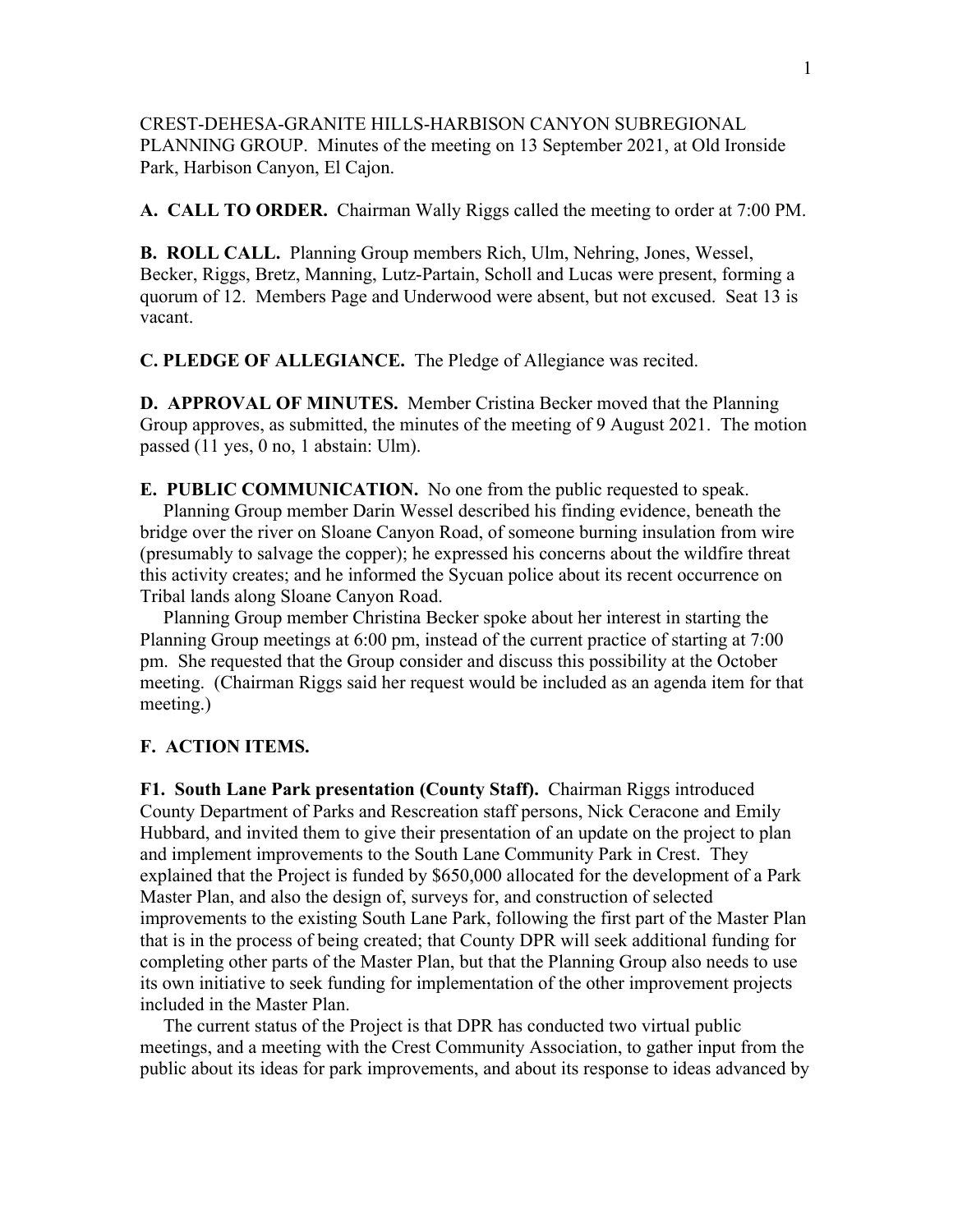County DPR; that a third public meeting will be held to present a revised draft Plan based on input from the Planning Group and public at tonight's meeting.

 The presentation tonight describes two separate concepts, both including improved and expanded trails, and increased shade trees and seating:

1) Concept A – more improvements than Concept B, to provide more parking and access at the park's southwest entry; to provide more trails; to replace existing equestrian arenas and provide bleacher seating; to provide a fenced area for unleashed dogs and a gazebo in the southeast corner of the park; to provide a nature play area and improved access on the northwest corner of the park; to retain and maintain all existing rock outcrops, trees and natural drainage; and to use as much native, fire hardy and low water using vegetation as possible.

2) Concept B - compared to Concept A, to provide relatively less parking and access at the park's southwest entry; to leave the current equestrian arenas as they are; to provide an open turf area with maintained grass and a gazebo in the southeast corner of the park; to provide an outdoor classroom area on the northwest corner of the park while protecting all existing rock outcrops and trees.

 County DPR has a current survey (South Land Park) on its website (sdparks.org), which is available until Friday evening, 17 September 2021, and everyone is encouraged to complete this survey. DPR will consider all the input it receives from its surveys and meetings to develop a final Master Plan, and also three alternative choices of which improvement projects could be accomplished with the available funds allocated to the Project.

 Planning Group members commented that they support the use of native and fire resistant trees for increasing shade; the possible use of structural shade for the equestrian arena bleachers; the establishment of a larger, better trail network for improved circulation throughout the park; the addition of both natural play and outdoor education areas. Group members also questioned whether there will be adequate funding for ongoing maintenance of the park; whether DPR will be responsible for paying the water and electricity bills; whether it would be possible to provide picnic tables and portable toilets;

 Kandy Franklin, Crest Fire Safe Council, commented that the Crest Fire Plan identifies the southeast corner of the park as a staging area for large animal evacuation, and that DPR has done a good job listening to the community concerns while working on the South Lane Park Master Plan.

The Planning Group took no action concerning this agenda item.

## **F2. Discussion and possible recommendation of change in Road Improvement**

**Priority List.** Chairman Riggs opened discussion of the Group concerning its need to approve an updated Road Improvement Priority List for the County Department of Public Works.

 Planning Group member Mary Manning reviewed some of the history of previous priority lists prepared by the Group, and other communications with County DPW; she emphasized that the Department of Public Works recently encouraged the Group to submit County maintained unpaved roads for evaluation and priority consideration; and she recommended that the following roads in Harbison Canyon be placed on the updated Priority List: 1) pave Harbison Canyon Road from 1600 Harbison Canyon Road north to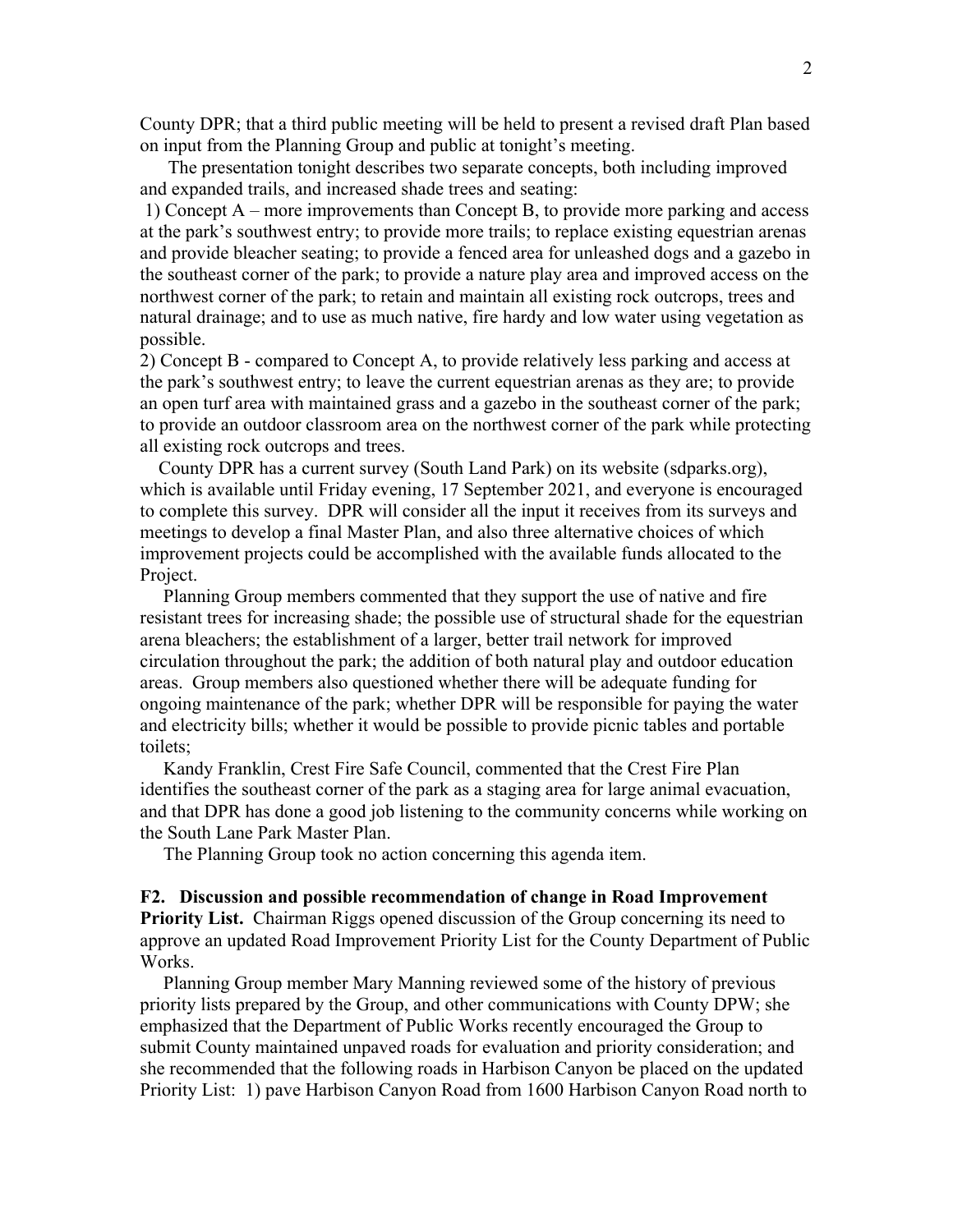8669 Harbison Canyon road, 2) pave Patrick Drive from its bridge to end of Patrick, 3) pave Rosalie Way from its 500 block to the end of the County-maintained public part, 4) pave the entirety of Editha Way and update its drainage, 5) pave Silverbrook from Collier Way south to the end of the road, 6) pave St. George from Ridge Trail to the end of the road, 7) pave Lookout Trail, and 8) pave Lingal Road. She stated the seven currently unpaved roads are public roads maintained by the County.

 Planning Group member Christina Becker recommended that Dehesa Road, from the road to Sycuan Casino to Tavern Road, should be included on the updated Priorty List for paving.

 The Group and Public discussed previous Priorty Lists and County DPW responses to them, various safety and fire equipment access concerns for unpaved roads, and other needed improvements besides paving.

 Planning Group member Christina Becker moved that the Group approves an updated Priority List with Priorities  $1 - 8$  being the Harbison Canyon projects in the order recommended by Mary Manning; with Priorities 9 – 18 being the various projects in the order as included in the 2014 Crest-Dehesa Community Planning Group Capital Improvement Project Proposed Priority List: 9) Sage Road from Mountain View - Pave Road & Pathway, 10) Albatross - Fix Steel Plates, 11) Entrance to Condos on Dehesa Road - Road Improvement, 12) Forester Creek at La Crest and Greenfield - Drainage Repair, 13) East Noakes -Drainage Repair, 14) Francis Drive from Almyra to Rosalie Way - Drainage Repair, 15) Lingel Drive Paving -Road Improvement, 16) Patrick Drive Paving -Road Improvement, 17) Crest Dr. - Pave Road due to fire damage - Road Improvement, 18) Highland Trails at Ken - Fix drainage and pave; and with Priority 19 being the Dehesa Road project.

 Group discussion of the motion considered the order of projects that would be included on the full updated list, the relative cost of different projects, and the importance of safety improvements compared to items such as drainage and pavement condition.

 Planning Group member Ron Nehring proposed revising Becker's motion so that the updated Priority List would have Priority 1 being the installation of three (3) speedindicating radar signs on westbound La Cresta Road; Priorities 2 – 11 being the ten projects as included in the 2014 Priority List; with Priorities 12 – 19 being the eight Harbison Canyon Projects recommended by Manning; and with Priority 20 being the project to pave Dehesa Road recommended by Becker.

 Nehring's proposed revision to Becker's original motion was approved by the Planning Group (12 yes; 0 no; 0 abstain).

**F3. Fire evacuation routes, Crest and Harbison Canyon.** Chairman Riggs asked Planning Group member Ron Nehring to explain and discuss, for possible Group approval, the resolution he has drafted to address the issue of fire evacuation routes for Crest and Harbison Canyon. Group member Nehring described his meeting with other stakeholders concerned about the problems associated with the current fire evacuation routes designated for Crest and Harbison Canyon; and he moved that the Planning Group approves "Resolution Establishing a Wildfire Preparedness Committee to Review and Propose Updates to the Community Plan, and for Other Purposes," a copy of which Chairman Riggs forwarded by email on 10 September 2021 to Planning Group members for their consideration.